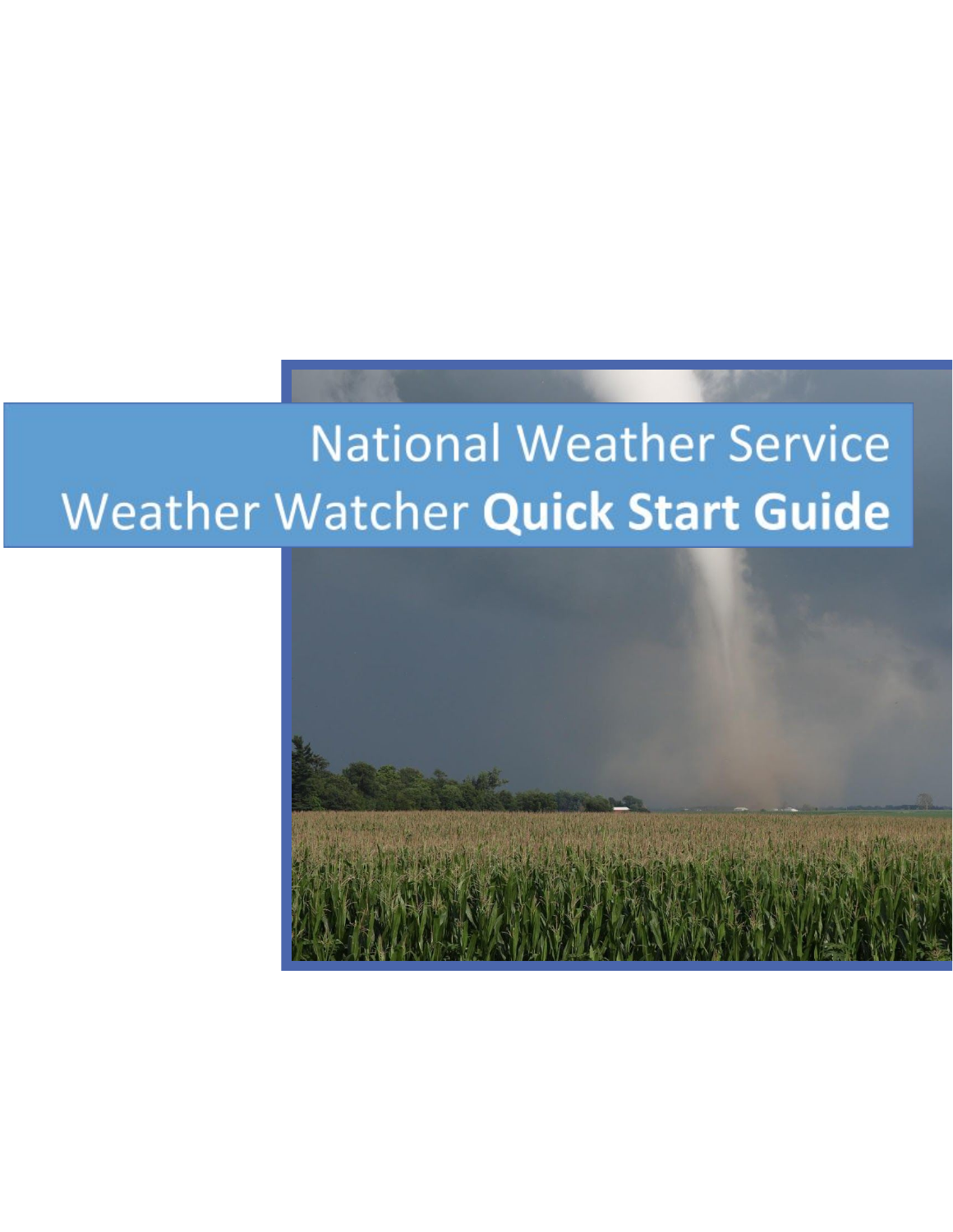## **Purpose**

This Quick-Start Guide is intended to be a quick reference for designated "weather watchers" who support public safety at outdoor events. This quick-start guide is part of a suite of resources that support effective use of a "weather watcher". The full suite of resources includes:

- This Quick-Start Guide
- Full Length Weather Watcher Guide
- Outdoor Event Weather Watcher video tutorial: <https://youtu.be/ZmH6vnup92o>
- Weather Watcher Checklist (see Appendix C)
- Weather Watcher Briefing Page
- **●** Additional training and a tabletop exercise may be available from your local NWS

# **What is a Weather Watcher?**

A weather watcher is a trained individual that understands how to use basic weather information and monitors the weather forecast and current conditions. The purpose of the weather watcher is to maintain situational awareness of the weather and activate the event's weather safety plan if needed. By monitoring weather conditions, the designated weather watcher allows everyone else to focus on the business at hand.

Because of the time and logistics required to shelter people who are unfamiliar with the event's plan, *the designated weather watcher is particularly critical to special events*.

# **Who can be a Weather Watcher?**

Anyone can be a weather watcher! It is recommended that this person attend training and know what is included in this guide. The weather watcher should have the tools to monitor the weather. Ideally they should also have authority to activate an event's safety plan. When this is not feasible, it is critical that the decision-maker and designated weather watcher communicate extremely well so that dangerous delays in response do not occur.

It is also important that the role of the designated weather watcher is always filled. In other words, the responsibility is best tasked to a position rather than an individual who might or might not be there when the hazard strikes. It doesn't matter as much *who* it is, as long as everyone knows they carry the responsibility for monitoring conditions and alerting those who will "make the call".

The remainder of this guide will:

- provide background on the functions of the weather watcher
- outline a weather evaluation and monitoring process
- describe key forecast and monitoring tools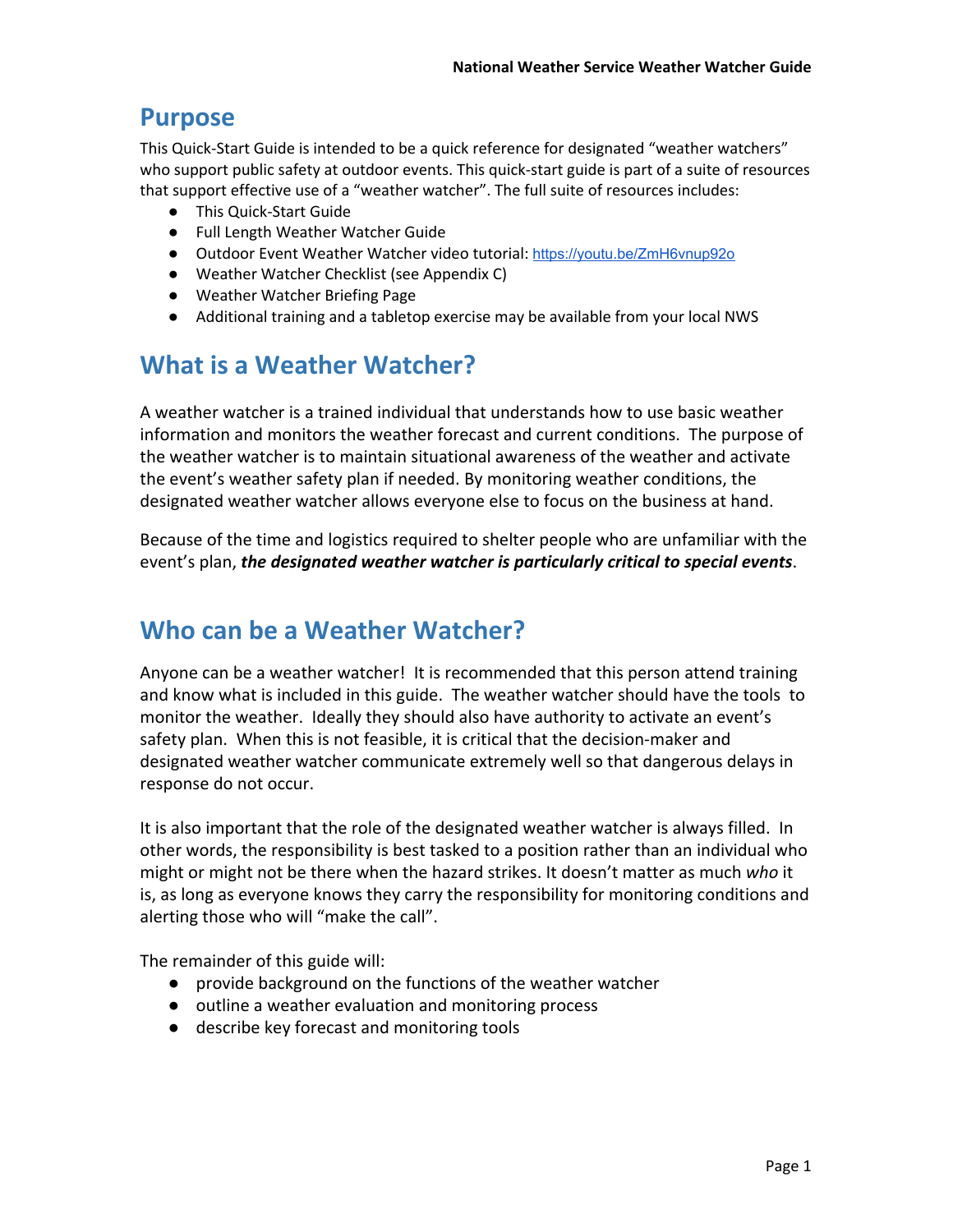# **Weather Watcher Process**

Weather monitoring should begin at least three days before the event begins.

An effective weather watcher should:

- Understand event-specific weather-related thresholds and evacuation/sheltering time
- Have reliable internet access
- Have access to up-to-date radar information
- Maintain continuous weather watch on event day (It is encouraged that they *not* be designated for any other responsibilities.)
- Communicate directly with incident command staff, especially when a threshold is expected to be met
- Have access to NWSChat (Request an account several weeks ahead of time: [https://nwschat.weather.gov/create.php\)](https://nwschat.weather.gov/create.php)
- Complete the Weather Watcher Checklist

# **Weather Watcher Checklist**

The Weather Watcher Checklist will guide the Weather Watcher through the key forecast and monitoring information available to assess weather hazards. It is divided into three sections:

The *Days Leading Up to Event* section should be followed each day leading up to the event. This allows the weather watcher to develop a general understanding of potential weather hazards.

The *Day of Event* section should be utilized early on the day of the event to assess in detail the potential for weather hazards.

The *During Event* section lists information that should be monitored throughout the day of the event assess how hazards are evolving. This will aid in determining when hazards will impact the event.

In addition, The Weather Watcher Checklist is designed to be used in conjunction with the Outdoor Event Weather Watcher Briefing Page associated with your local NWS office. The briefing page includes tabs that correspond to each section of the checklist and contain the appropriate NWS information to evaluate during that time frame. Links to local weather watcher pages can be found at: *[www.weather.gov/lot/weatherwatcher.](http://www.weather.gov/lot/weatherwatcher)* Be sure to periodically refresh the Briefing Page to ensure the latest information is displayed.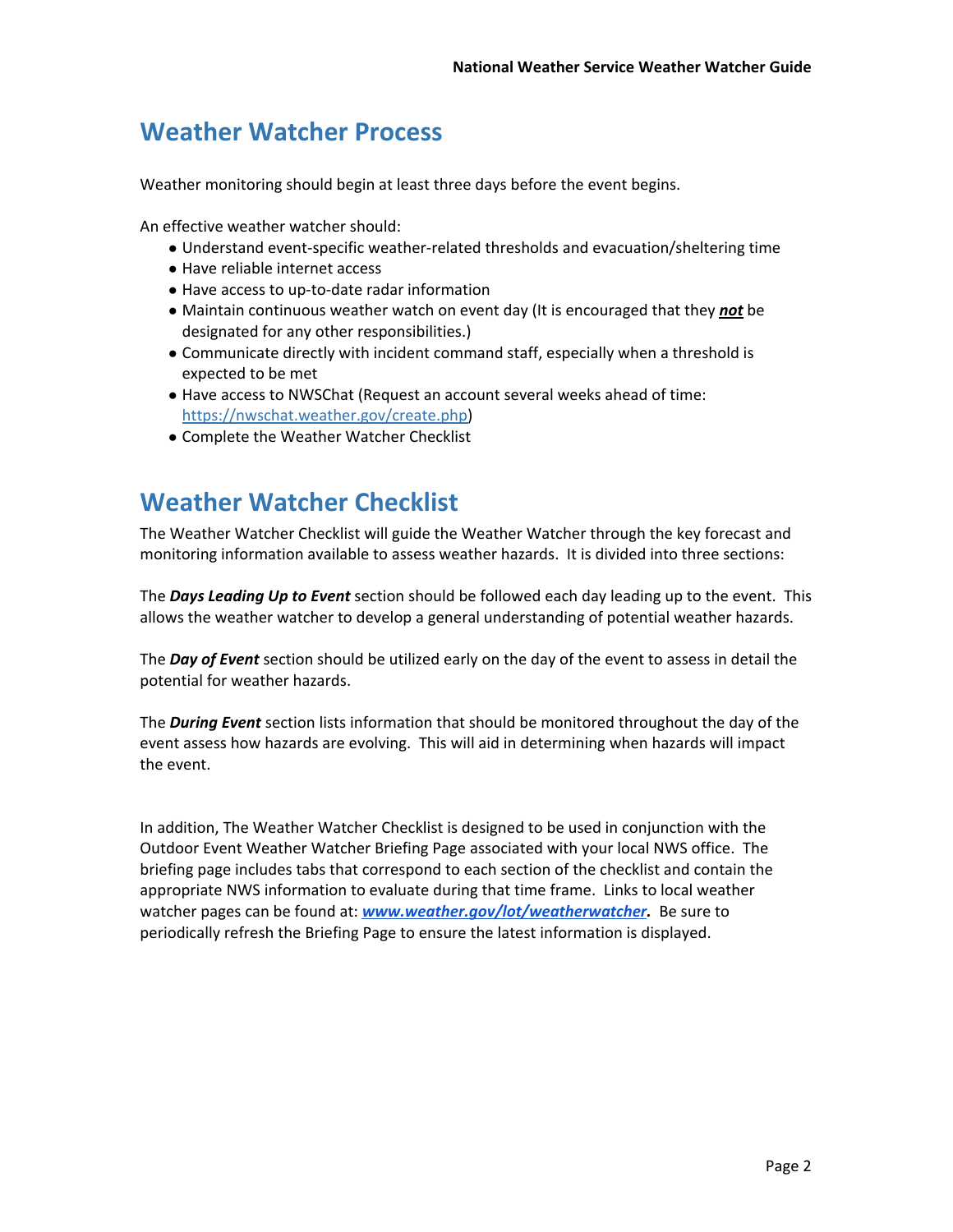### **Weather Watcher Checklist**

### **Days Leading Up To Event:**

- \_\_\_\_ Hazardous Weather Outlook
- \_\_\_\_ EHWO
- **Weather Story Graphic**
- **Example 21** Situation Report (if available)
- \_\_\_\_ SPC Outlooks
- \_\_\_\_ Detailed Forecast and Hourly Weather Graph (enter location)

**Day of Event: Storm Speed: \_\_\_\_\_\_ Storm Direction:\_\_\_\_\_\_\_**

- \_\_\_\_ Hazardous Weather Outlook including forecast storm motion
- \_\_\_\_ EHWO
- Weather Story Graphic
- Situation Report (if available)
- SPC Day 1 Outlook
- \_\_\_\_ Detailed Forecast and Hourly Weather Graph (enter location)
- **Example 25 Area Forecast Discussion**
- \_\_\_\_ Was an NWS conference call scheduled or briefing slides sent?

| <b>During Event</b> | <b>Storm Speed:</b> | <b>Storm Direction:</b> |
|---------------------|---------------------|-------------------------|
|                     |                     |                         |

- \_\_\_\_ Radar (various sources)
- \_\_\_\_ Graphical NOWcasts
- \_\_\_\_ Watches and Warnings (enter location)
- Detailed Forecast and Hourly Weather Graph (enter location)
- NWSChat [\(https://nwschat.weather.gov/live/\)](https://nwschat.weather.gov/live/)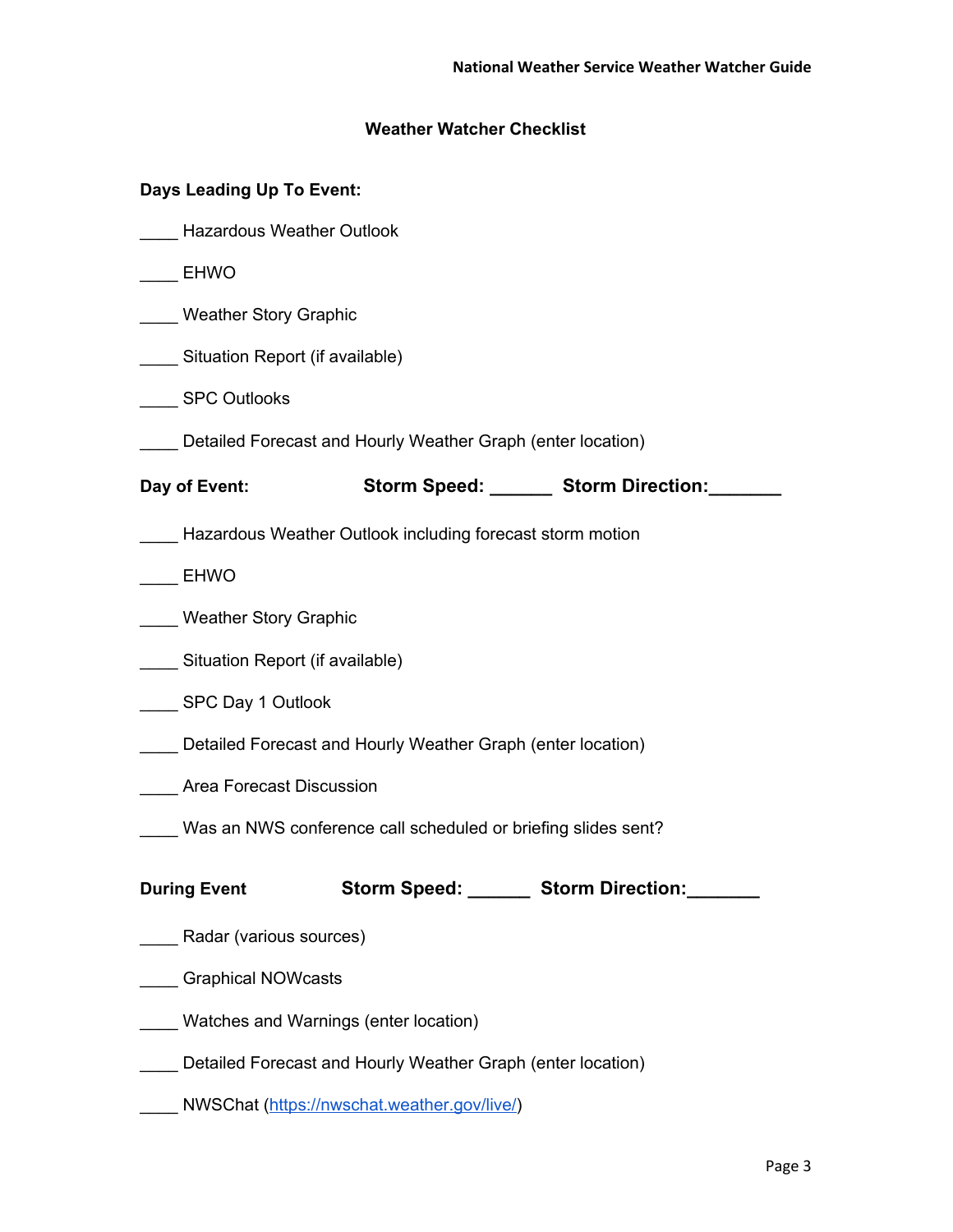### **NWS Information**

**Hazardous Weather Outlook (Text):** The HWO outlines weather hazards expected over the next seven days, with a focus on today and tonight. May be expanded to include additional information about what, when and where if thunderstorms are expected. Issued by 5 AM, 12 PM, and 5 PM with additional updates as needed. Expected storm motion is also included in the first 24-hours.

**Enhanced Hazardous Weather Outlook (Graphical):** The EHWO provides a map based depiction of expected hazardous weather over the next seven days. The table below the map defines each of the color coded risk categories. Please note that the definition will change for each weather element. Updated by 5 am, 5 pm and as needed.

**Weather Story:** The Weather Story is an image depicting upcoming weather. The graphic and the accompanying text below it will provide you with information on the most significant weather over the next few days. Additional graphics may be linked below the Weather Story if they are available. These may include additional hazard, preparedness or safety information.

**Situation Report:** The Situation Report will be available leading up to critical weather events such as when much of the local area is within an SPC Enhanced or Moderate Risk for severe thunderstorms. It will contain what, when and where information as well as a discussion of forecaster confidence.

**SPC Severe Weather Outlooks:** Indicate the chance of severe weather occurring within 25 miles of a point. Generally, the lower categories represent areas with the greatest uncertainty and smallest expected coverage of storm reports. Conversely, the higher categories represent the greatest perceived hazard, confidence, and coverage. Clicking each image will take you to a larger version. Reference Appendix A for a more detailed description of the SPC categories.

**Detailed Forecast:** Also known as the Point and Click Forecast. Enter the City and State or zip code to access the forecast for the 1.5 mi by 1.5 mi square area centered on that point. The detailed forecast page will open in a new browser tab. Temperatures, dewpoint and sky cover are shown out to 7 days. Wind speed and direction are shown through the next 3 days.

**Hourly Weather Graph:** An hourly view of all forecast elements. Click a location on the map to access the graph for that location. All elements except the amount of precipitation are available in hourly format out through 7 days. In general, the best way to interpret the graph is to look at the trends over time versus relying on an individual value for each hour. The same information can also be viewed in a table format via the "Tabular Forecast" link on the bottom right hand table.

**Area Forecast Discussion (AFD):** A scientific, technical discussion providing the reasons behind forecast decisions. The discussions may also include forecaster confidence and may touch on alternative scenarios if forecast confidence is lower than desired.

**Graphical Nowcasts:** In cases of active weather, your local weather service office may issue a graphical short term forecast called a "Graphical Nowcast" or "Graphicast". Typically this image will depict what is expected in the next few hours. When a Graphicast is in effect, a special image will appear in the lower left of your local office's web page, and the graphic will display on the first tab of the weather watcher briefing page.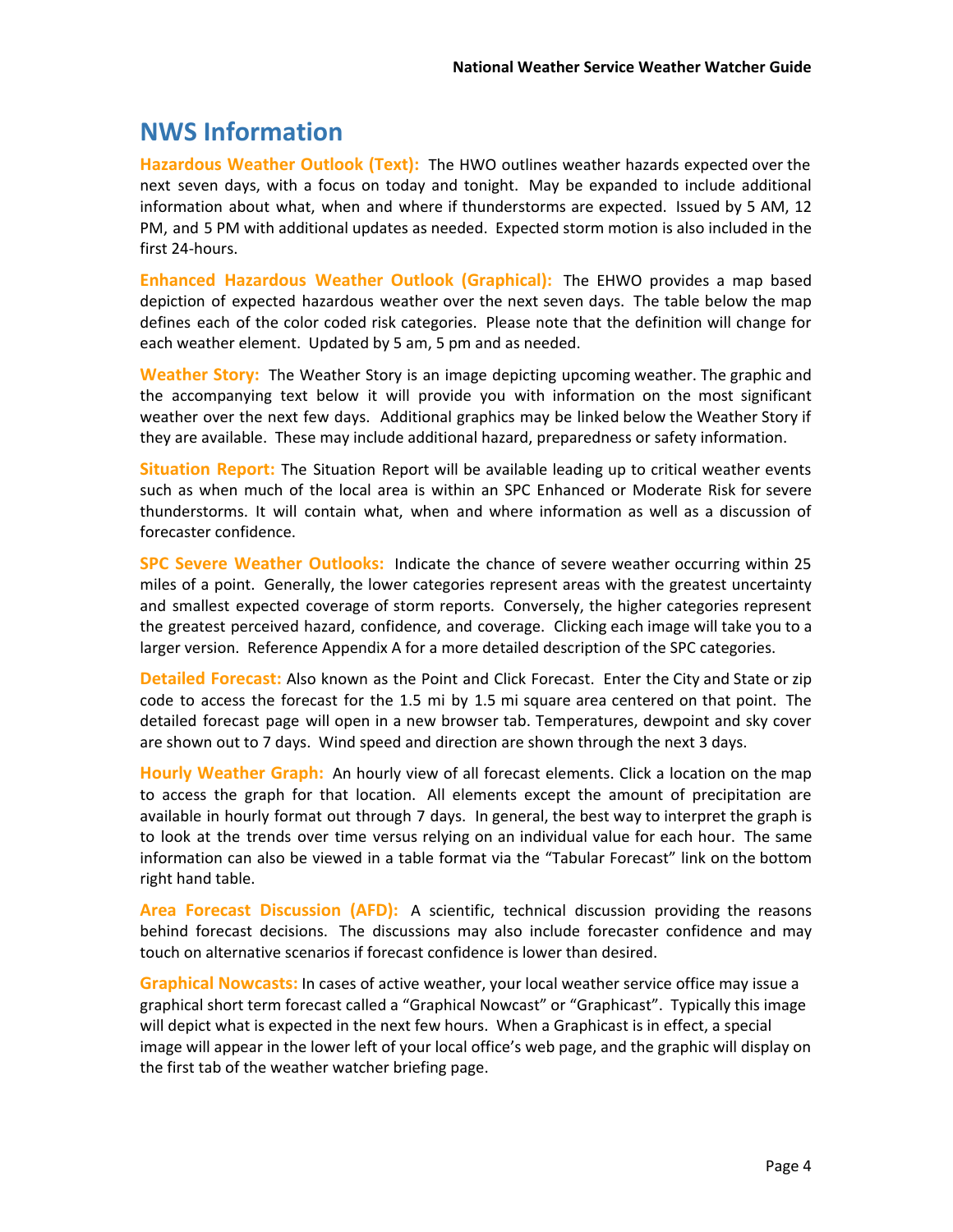**Radar:** One of the best tools for observing weather for the next few hours is radar. There are many different sources for radar data, including [www.weather.gov](http://www.weather.gov/). There are also third party vendors that offer free or pay-for-service access to radar data. We recommend having two independent sources in case one of the sites is down.

When using radar, there are few important things to remember:

- **1. Be sure the radar data is current. Always check the timestamp on the image.**
- 2. Know where you are located on the radar.
- 3. Some radar programs predict hail size, rotation in thunderstorms and potential tornadoes. Don't rely on this data as it is highly prone to error.
- 4. Some apps have the ability to depict storm motion and speed, if they don't you'll have to figure this out on your own. You will find a way to do this on the next page.



5. Radar data does not always translate to what is actually happening at the surface. The farther you are from the radar, the greater this difference can be.

#### **Watches and Warnings**

Watches and warnings can be monitored on numerous web pages and through many sources. It is recommended to have a source that auto-updates and/or alerts when critical information is posted. Some options include: NWSChat, text messaging services, and radar apps. The Bot function in NWSChat is a good way to monitor the feed of Watches and Warnings.

**Watch:** A watch means that conditions are becoming favorable for severe weather. This serves as your heads up to be prepared for severe weather occurring. If a watch is issued, you should:

- Begin monitoring radar and Graphical Nowcasts if not already doing so.
- Check storm speed to determine the range of storms when sheltering would be needed.
- Check your event's severe weather plan for potential actions, such as notifying staff, unlocking buildings, updating public information, posting on social media, etc.

#### **Warning:** *Important note: Warnings issued which include the event location likely do not provide enough lead time to be used as a trigger for executing evacuation/shelter plans.*

Warnings issued upstream of the area can be useful in helping gage the movement of storms and help determine when your event may be impacted.

Warnings indicate that life-threatening weather is imminent. It

is recommended to view the warning both in text and graphic formats. The graphic (pictured on the right) shows at a glance the area included in the warning.

The text details the magnitude and timing of the hazards.



### **Determining Storm Speed**

Knowing the expected storm speed is critical to effective implementation of your plan. For example, if you know it takes 30 minutes to alert and clear your venue, and storms are moving at 60 miles an hour, you will need to activate your plan when storms are 30 miles away from the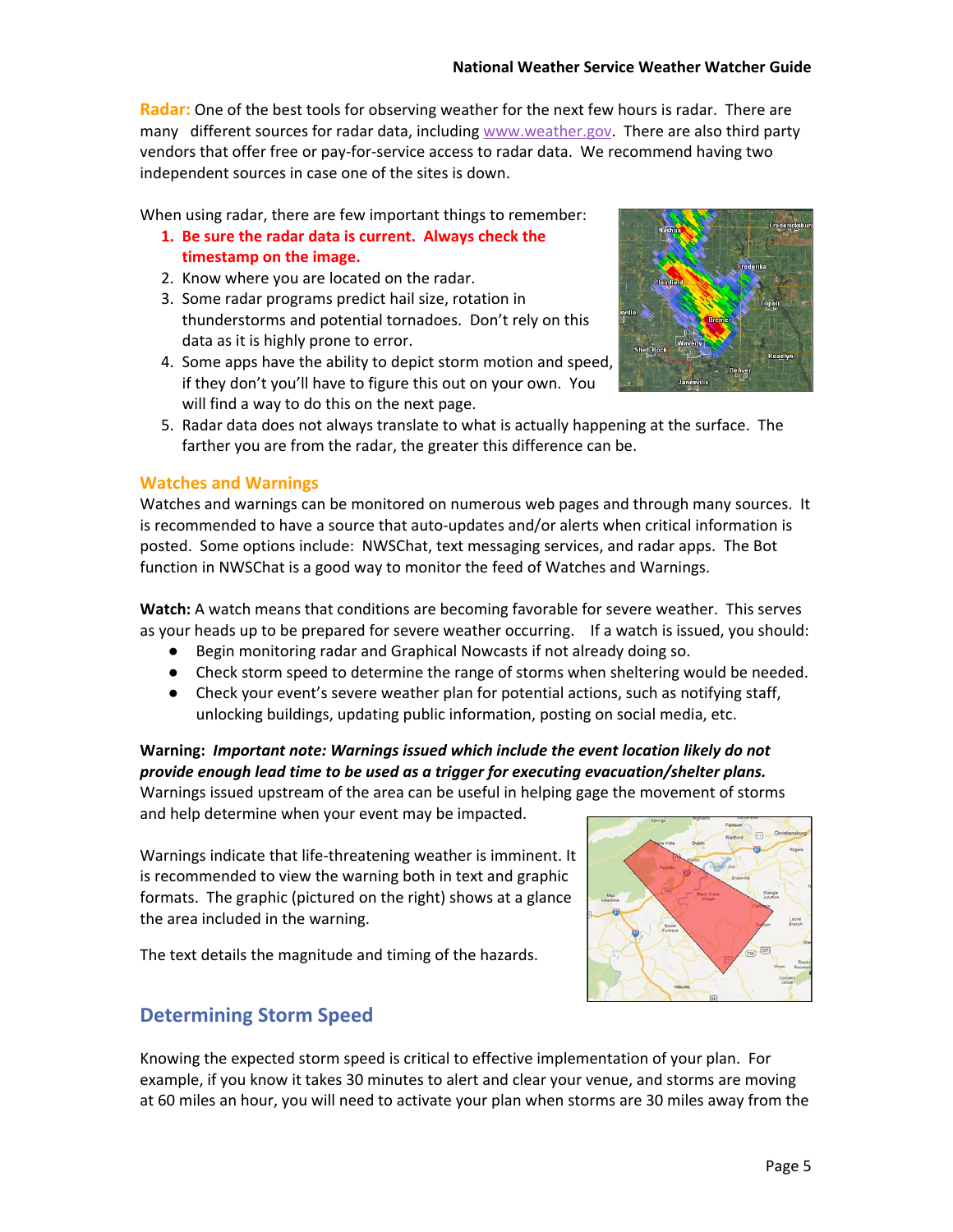#### **National Weather Service Weather Watcher Guide**

edge of your 8 mile safety radius. If the storms are moving at 30 miles an hour, you will need to activate your plan when storms are 15 miles away from the the 8 mile safety radius.

### **Time-to-Distance Calculation Tool**

The Weather Watcher Briefing page includes a link to a calculation tool to help determine the approximate range of storms when your plan should be enacted. Form inputs include location of your event, time needed to enact your plan, and expected storm speed. Form output (distance in miles) is received via email.

### **Options for Determining Storm Speed**

**Warning text:** Each severe weather warning and statement includes the storm's speed and direction of movement. For a starting point, check warnings that are nearby or upstream.

**Estimate from radar:** Note the begin and end time of a radar loop, then note where the storms were at the beginning and where they were at the end. Using this estimate for distance travelled, estimate where it will be in that same amount of time in the future. For example, if the loop is 60 minutes long and the storm travels 30 miles in that time, you would estimate that the storms would advance another 30 miles in the next hour.

**Timing tools:** Some radar apps for phone or computer include a timing tool to estimate time of arrival based on the current storm movement.

### **NWSchat**

NWSChat is a direct link for core partners to communicate with their local NWS office in a local office chat room. The chat room is a venue for reporting non-life threatening conditions and to ask questions regarding the forecast. It also provides an automated feed of NWS products. The advantage of chat is that it allows people on both sides to ask questions without interrupting the other side. The disadvantage is that there may be a delays in responses, so urgent questions or information are best handled via phone call. Registration and approval are required to access NWSChat so please request an account several weeks prior to the event.

- NWSChat Bot NWS Product Feed *NO ACCOUNT NEEDED*: [http://weather.im/iembot](http://weather.im/iembot/)
- Request NWSChat access: <https://nwschat.weather.gov/create.php>
- NWSChat Live[:](https://nwschat.weather.gov/live/) [https://nwschat.weather.gov/live](https://nwschat.weather.gov/live/) (mobile friendly)
- NWSChat Live Demo: [https://nwschat.weather.gov/NWSChat\\_Live\\_Demo.mp4](https://nwschat.weather.gov/NWSChat_Live_Demo.mp4)

# **Supplemental Resources**

### **Video Briefing**

When certain hazardous weather criteria are met, your local office may create a recorded video briefing on the expected weather. These are short in nature and meant to provide basic information about hazardous weather. Video briefings are typically posted at the top of your local office's homepage.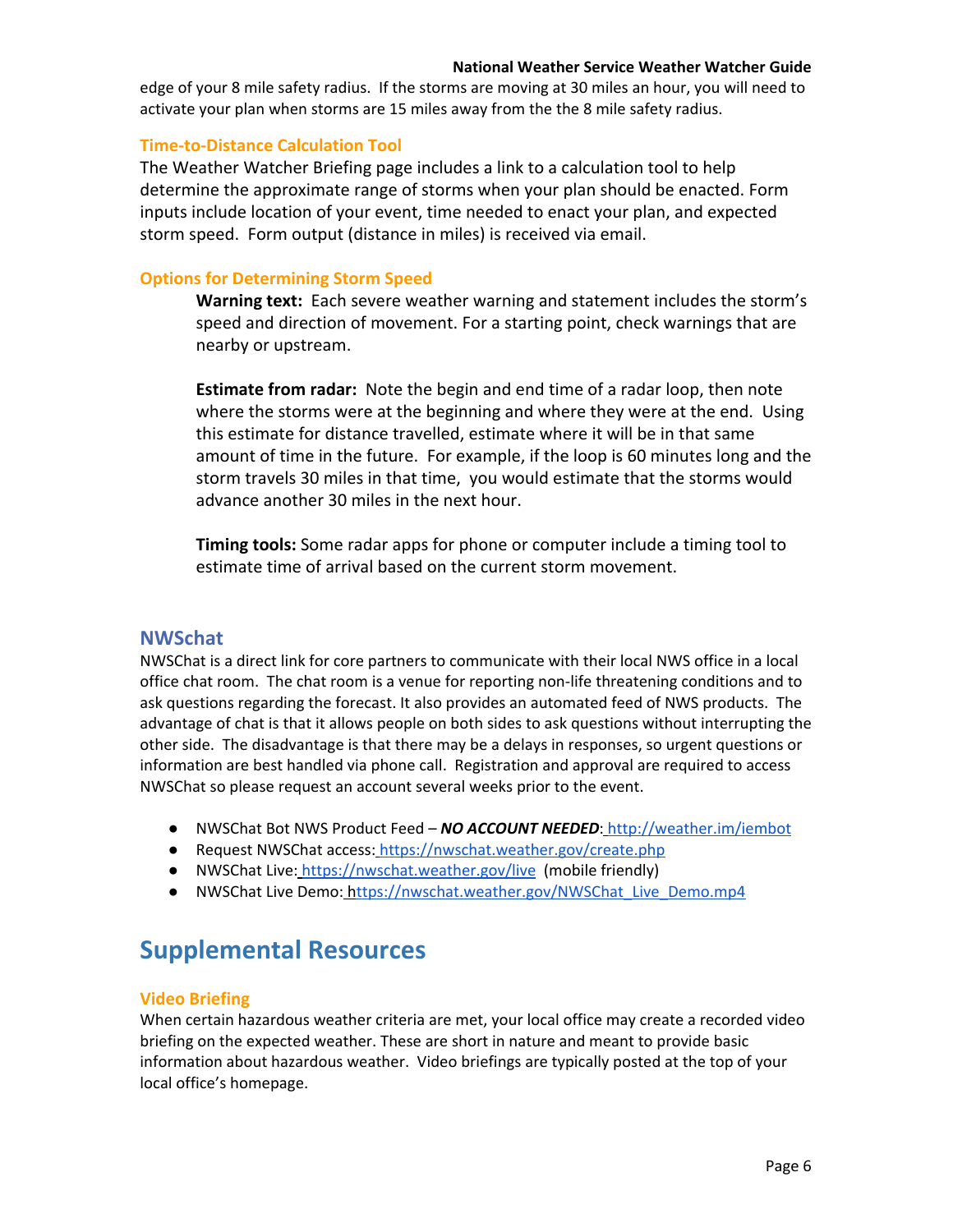#### **Social Media**

Local NWS forecast offices are active on Facebook and Twitter. Local NWS office social media feeds are a good way to *supplement* the Weather Watcher Page. If you are running an event social media feed, it can be a good resource for information about developing hazards to share quickly with your own followers. Warning information is available via twitter but this should not be the sole feed used for warning information. It is best for the Weather Watcher to monitor NWS local office social media feeds in conjunction with the Weather Watcher website.

### **Call your local office**

If all else fails, you can call your local office. On the bottom of your local office's home page, you will find a public phone number. If you are associated with an emergency management agency, you should already have a preferred contact number.

### **Other NWS Resources Available in Partnership with Local Emergency Management**

#### **Conference call**

In certain circumstances, your local office may host a conference call for Emergency Managers and other core partners. These calls usually focus on the specifics of the event and provide partners an opportunity to ask questions. Contact your local emergency manager for more information about what was included a call.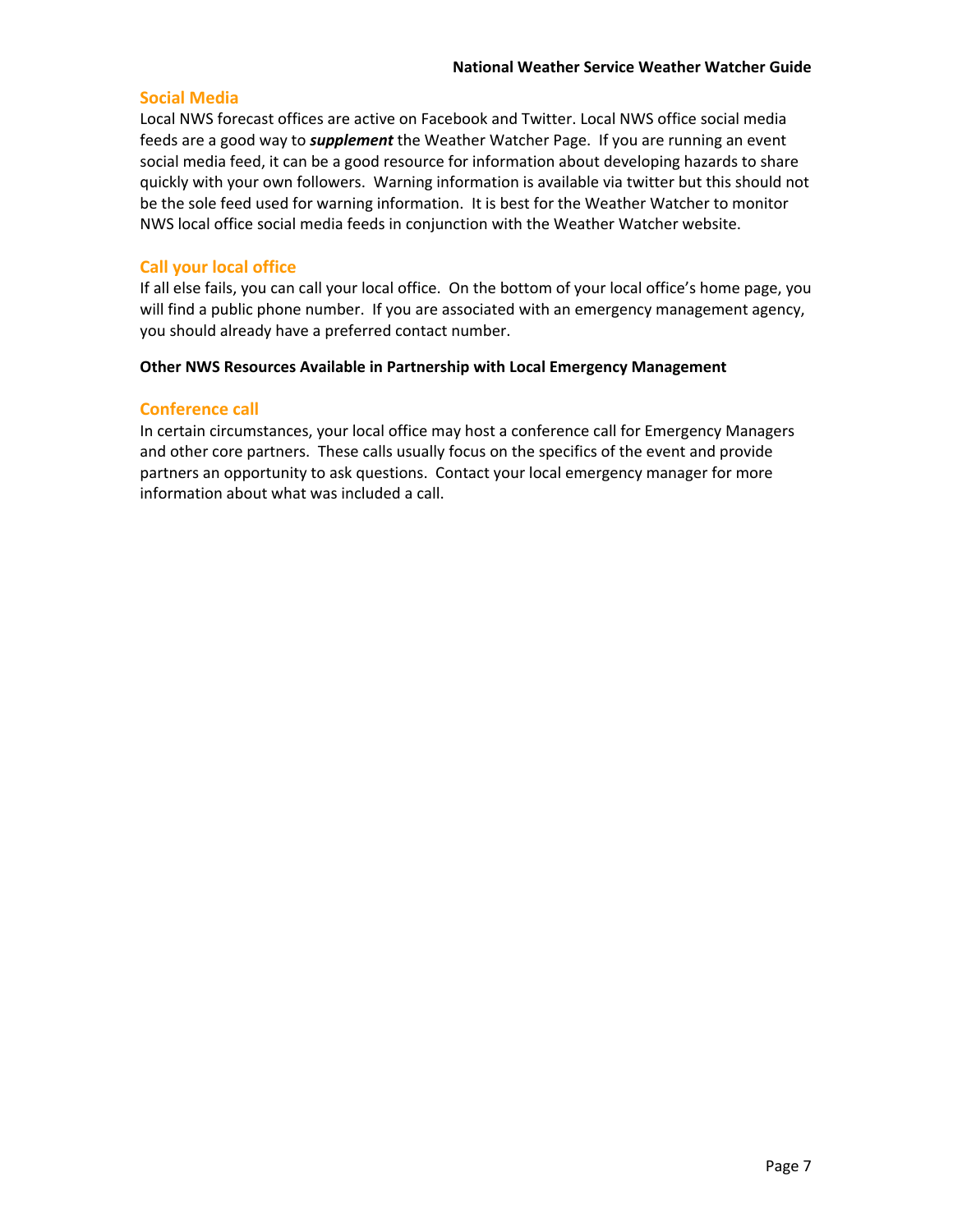### **Appendix A: Weather Considerations for Outdoor Events**

### **Designate shelter areas if available**

No one is safe outside of a solid enclosed structure during any thunderstorm; tents and pavilions are *not* suitable shelters

### **Establish weather thresholds to prompt activation of sheltering / evacuation plan** Examples/suggestions:

- Thunderstorms (lightning) within 8 mile radius
- Calculate sheltering/evacuation time utilizing 3 step decision guide
- Heat index of 95 degrees
- Non-thunderstorm wind gusts exceeding 45 mph

### **Designate a Weather Watcher**

An effective weather watcher should:

- Understand event-specific weather thresholds and evacuation/sheltering time
- Have reliable internet access
- Have access to up-to-date radar information
- Complete the Weather Watcher Training Module and Checklist
- Maintain continuous weather watch on event day (It is encouraged that they not be designated for any other responsibilities.)
- Communicate directly with incident command staff, especially when a threshold is expected to be met
- Have access to NWSChat (Request an account several weeks ahead of time)<https://nwschat.weather.gov/create.php>
- Be aware of the basic suite of weather information available

### **Relay weather information ahead of potential hazardous weather**

Examples/suggestions:

- General severe weather risk
- Severe Thunderstorm Watches or Tornado Watches
- Prior to possible evacuation, reminding what the evacuation plan is and where storm shelters are.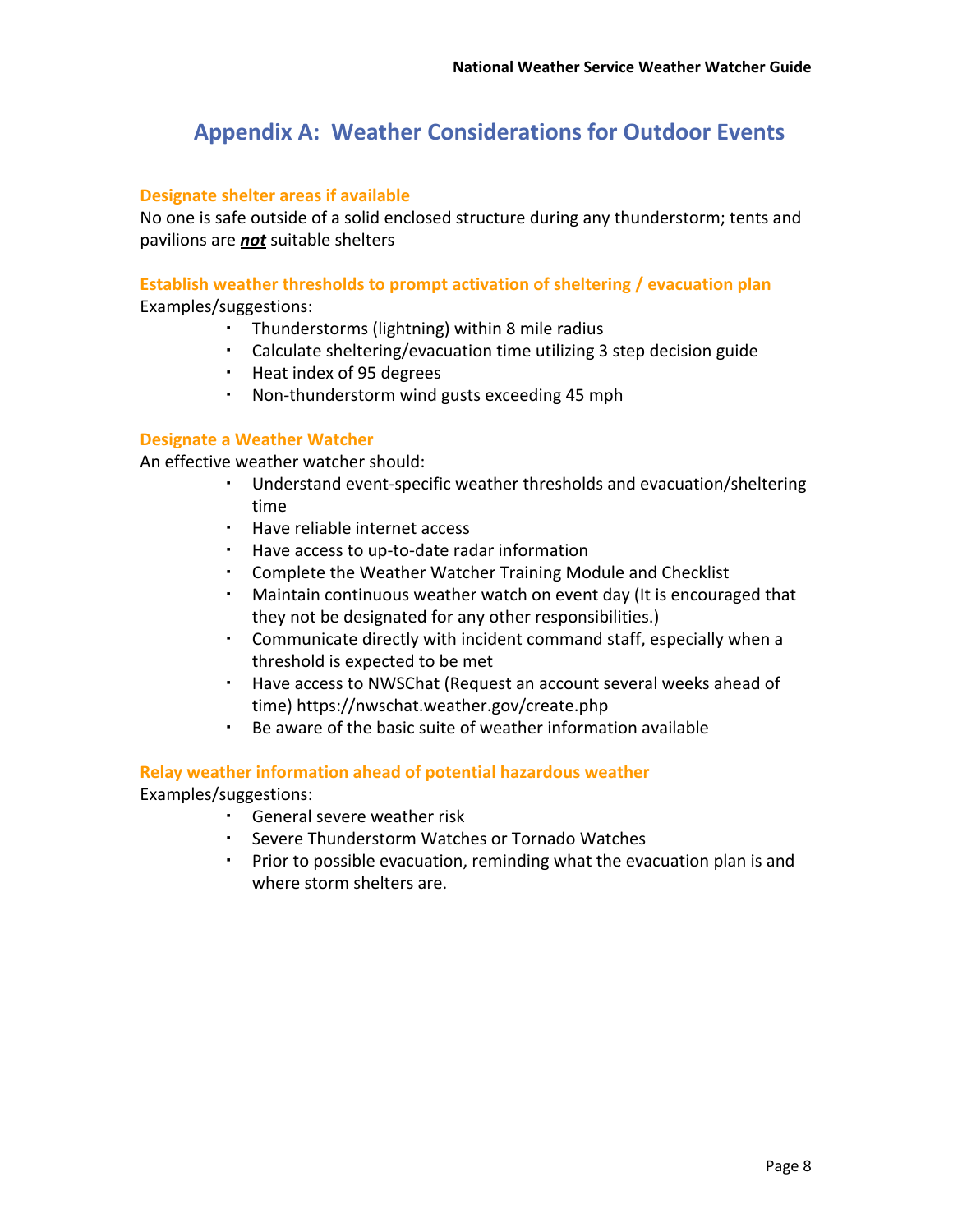### **Appendix B: Time to Shelter**



It is suggested that the total time to evacuate and/or shelter and event be calculated before the event begins. There are three key components to the total time:

- 1. Alert and Activation Time the time needed to mobilize staff and facility to conduct evacuation/sheltering and the time needed to make notify patrons.
- 2. Evacuation/Shelter Time The time needed for movement of patrons once the evacuation/sheltering begins.
- 3. 25% Safety Factor Combine the Alert and Activation Time with the Evacuation/ Shelter Time and multiply by 1.25. This allows for unexpected delays in the movement of patrons, changes in storm arrival time and other unforeseen circumstances.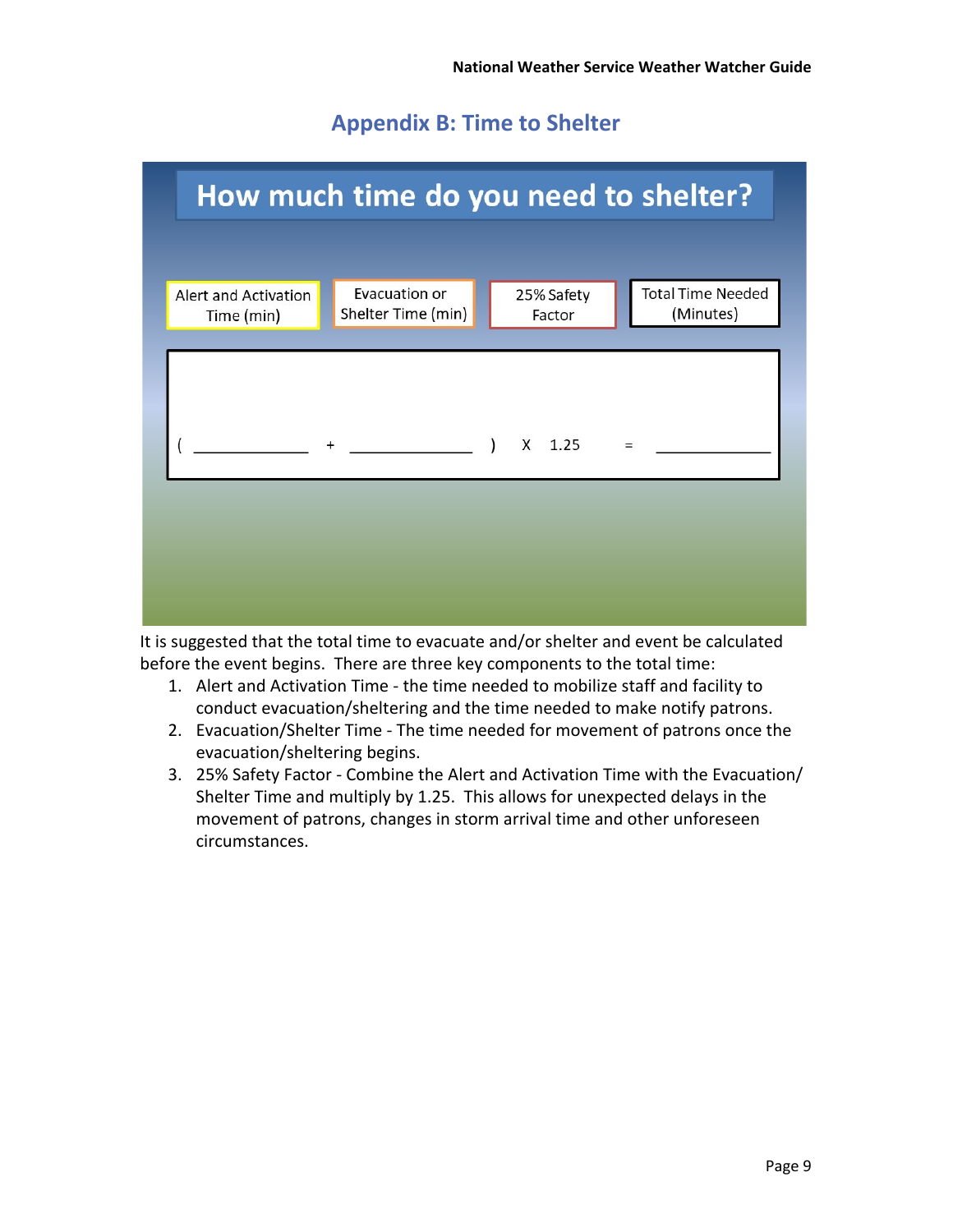

This guide can be used by the weather watcher to track the predetermined time for evacuation/shelter and the current position and speed of approaching storms to determine when the plan needs to be enacted. A video tutorial on this chart can be found on the Planning and Resources Tab of the weather watcher website *[www.weather.gov/lot/weatherwatcher](http://www.weather.gov/lot/weatherwatcher)*.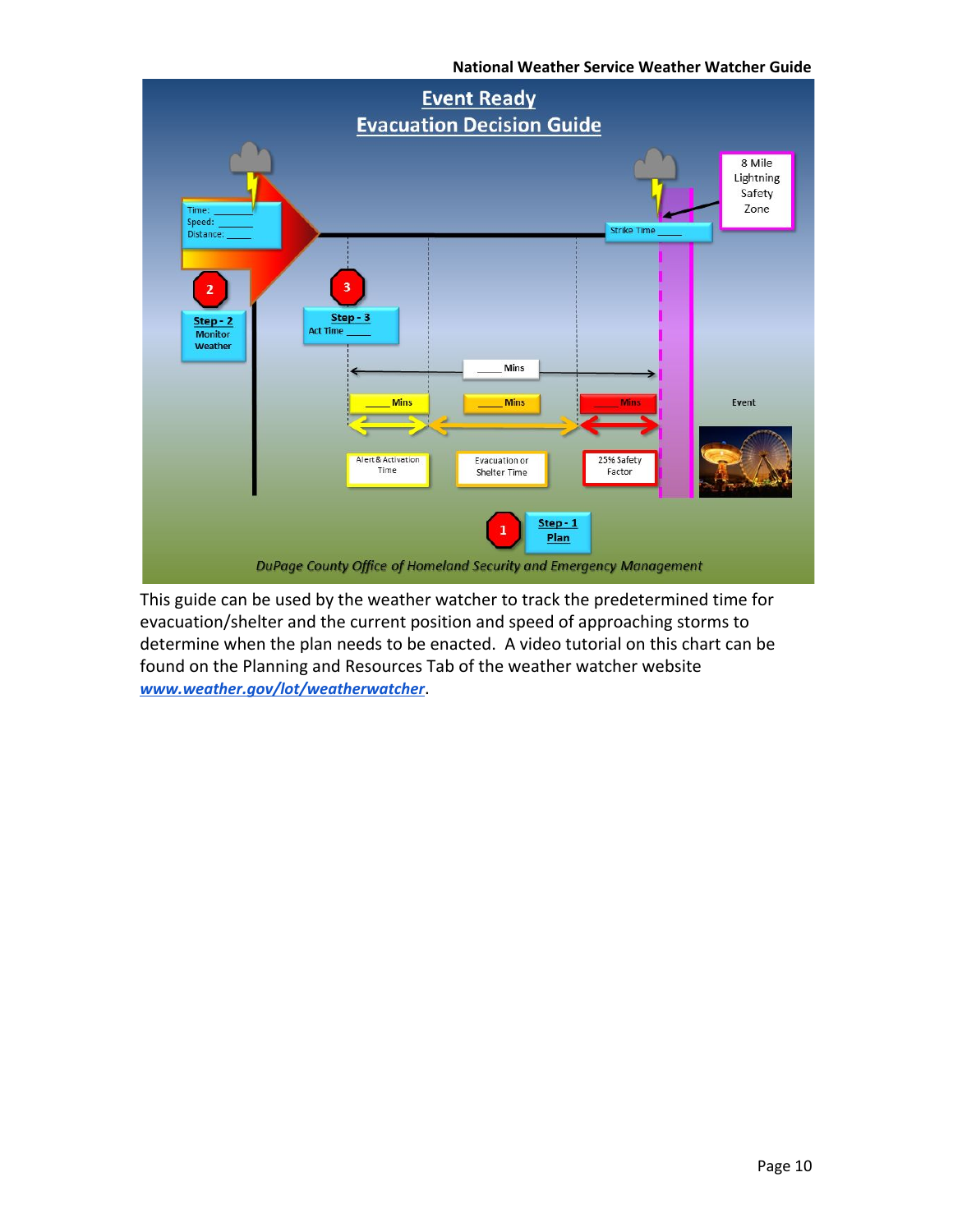### **National Weather Service Weather Watcher Guide Appendix C: Weather Watcher Checklist**

| Days Leading Up To Event:                                     |                                                             |                               |  |
|---------------------------------------------------------------|-------------------------------------------------------------|-------------------------------|--|
| <b>Hazardous Weather Outlook</b>                              |                                                             |                               |  |
| <b>EHWO</b>                                                   |                                                             |                               |  |
| <b>Weather Story Graphic</b>                                  |                                                             |                               |  |
| Situation Report (if available)                               |                                                             |                               |  |
| <b>SPC Outlooks</b>                                           |                                                             |                               |  |
|                                                               | Detailed Forecast and Hourly Weather Graph (enter location) |                               |  |
| Day of Event:                                                 |                                                             | Storm Speed: Storm Direction: |  |
| Hazardous Weather Outlook including forecast storm motion     |                                                             |                               |  |
| <b>EHWO</b>                                                   |                                                             |                               |  |
| <b>Weather Story Graphic</b>                                  |                                                             |                               |  |
| Situation Report (if available)                               |                                                             |                               |  |
| SPC Day 1 Outlook                                             |                                                             |                               |  |
| Detailed Forecast and Hourly Weather Graph (enter location)   |                                                             |                               |  |
| Area Forecast Discussion                                      |                                                             |                               |  |
| Was an NWS conference call scheduled or briefing slides sent? |                                                             |                               |  |
| <b>During Event:</b>                                          | Storm Speed: ______ Storm Direction:                        |                               |  |
| Radar (various sources)                                       |                                                             |                               |  |
| <b>Graphical NOWcasts</b>                                     |                                                             |                               |  |
|                                                               | Watches and Warnings (enter location)                       |                               |  |
| Detailed Forecast and Hourly Weather Graph (enter location)   |                                                             |                               |  |
|                                                               | NWSChat (https://nwschat.weather.gov/live/)                 |                               |  |